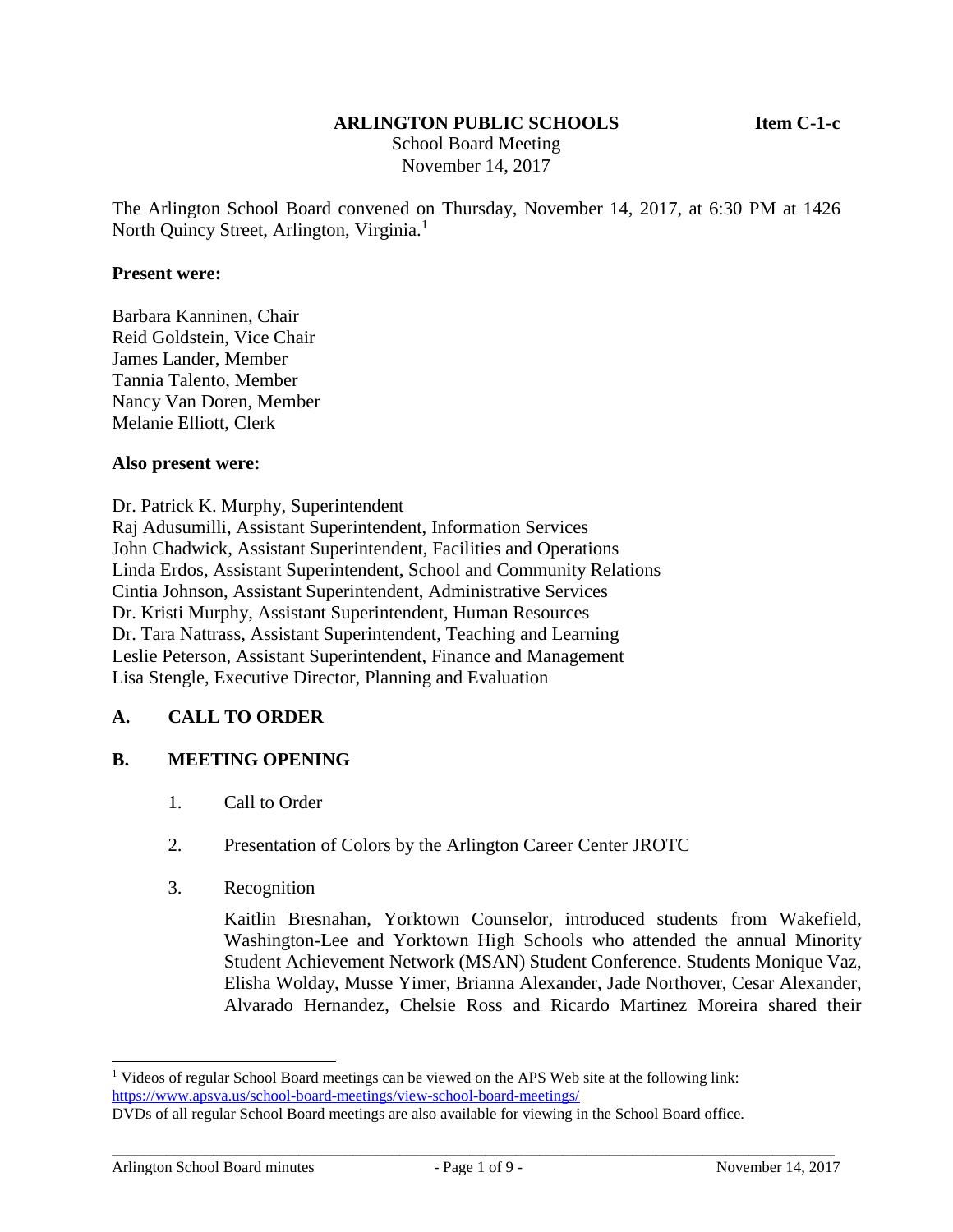experiences at the conference and described the action plan they developed to expand the MSAN program in APS.

4. Announcements

Dr. Kanninen announced the following meetings:

- November 15-16, 2017, Virginia School Boards Association Annual Conference, Williamsburg, Virginia
- November 28, 2017, Work Session on the 2019-2028 Capital Improvement Plan and AFSAP, 7 PM, Room 101.

Ms. Van Doren thanked Kathleen O'Brien for donating a little free library to Carlin Springs Elementary School. Dr. Murphy announced publication of the 2016-17 Annual Report and recognized School Psychology Awareness Week. He encouraged participation in the Color of Leadership Girls' Conference, and shared grade reporting and upcoming meeting dates. He also provided an update on transfers and options, confirming that this topic will be revisited after middle school boundaries are adopted.

# **C. CONSENT AGENDA**: (7:04 PM)

*Ms. Van Doren moved that the Board adopt the consent agenda*, seconded by Mr. Lander. The motion was adopted in a vote of  $5 - 0$ , with Dr. Kanninen, Mr. Goldstein, Mr. Lander, Ms. Talento and Ms. Van Doren voting affirmatively. The following items or actions were approved as a part of consent:

- 1. Minutes:
	- a. September 7, 2017 School Board Meeting
	- b. September 12, 2017 Work Session REMOVED FROM AGENDA
	- c. November 8, 2017 Closed Meeting
- 2. Personnel actions

### P/E-SCALE PERSONNEL

1 Change In Position/Salary

### T-SCALE PERSONNEL

- 4 Appointments
- 1 Resignation
- 2 Retirements

### SUPPORT SERVICES PERSONNEL

- 3 Appointments
- 2 Changes In Position/Salary
- 3 Resignations
- 2 Resignations (With Prejudice)
- 3. ACI Appointments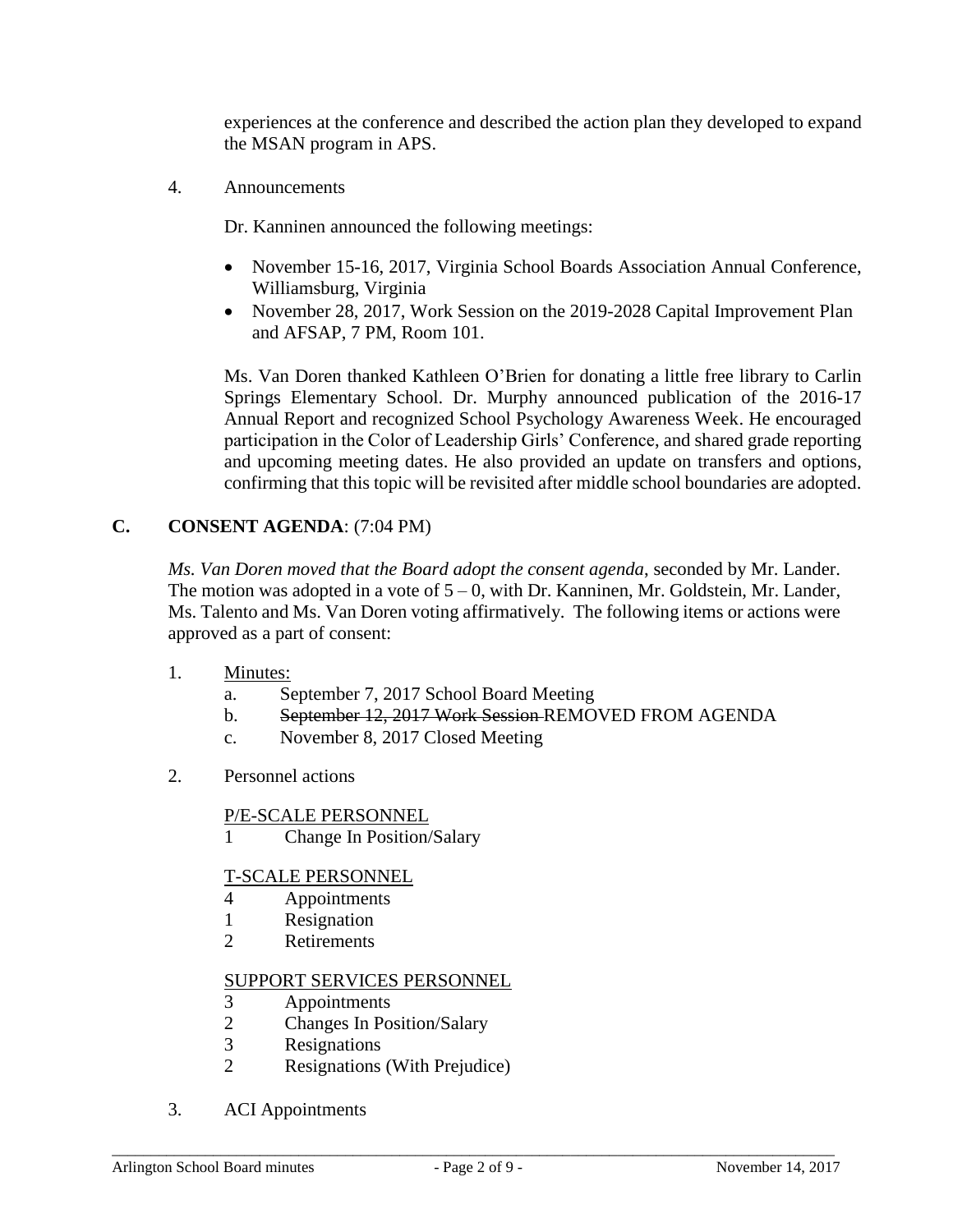## 4. Receive Briefing Reports: Virtual Learning Update

Dr. Kanninen announced that as a part of consent, the Board received the Virtual Learning briefing report, and described how virtual learning is used in Arlington to broaden learning opportunities and she encouraged all to read the report.

## **D. CITIZEN COMMENT ON NON-AGENDA ITEMS**: (7:06 PM)

The following speaker addressed the Board:

*Long Westerlund,* parent: encouraging the Board to add a second immersion program more centrally located, as it can be difficult for families to travel across the county.

### **E. MONITORING ITEMS**: (7:09 PM)

### 1. Superintendent's 2017-18 Action Plan Update:

Dr. Murphy presented the update on the 2017-18 Action Plan initiatives, highlighting the plan's focus and the projects that are underway. He encouraged all to review the summary card and calendar or to visit the website to see the status of ongoing initiatives. Noting that the projects are grouped under four general categories, he updated the Board on the status of several of the initiatives.

Responding to a question, staff provided more information about the timeline for surveys related to the school naming criteria process.

#### 2. Summer School Report: (7:19 PM)

Wendy Pilch, Director of Early Childhood and Elementary Education, presented the report. She shared the program profile and course offerings, confirming that both enrichment and strengthening courses are offered at all levels. She also described staffing and enrollment figures and highlighted the available learning opportunities. Tyrone Byrd, Director of Secondary Education, presented data on student achievement in new work for credit as well as make-up and strengthening courses. He also shared data on WISE Financial Literacy Certification. Goals for the future are to increase options available to students, and increase student success in make-up and strengthening courses. In closing, Dr. Murphy confirmed that Summer School Fees for 2018 will be brought to the Board at the next meeting.

Responding to questions, Dr. Nattrass confirmed that Drivers Education will be offered in 2018 and fees will be presented at the next Board meeting. She highlighted staff work to strengthen literacy support in summer school, especially in make-up and strengthening classes. Dr. Nattrass and Mr. Byrd described enrichment opportunities, and Board members supported providing as many opportunities as possible to allow students flexibility. Staff agreed to provide the Board with information on bridge and transition classes, and Dr. Nattrass outlined how blended classes are structured. Staff then explained how SOL data is used to strengthen instruction. Summer school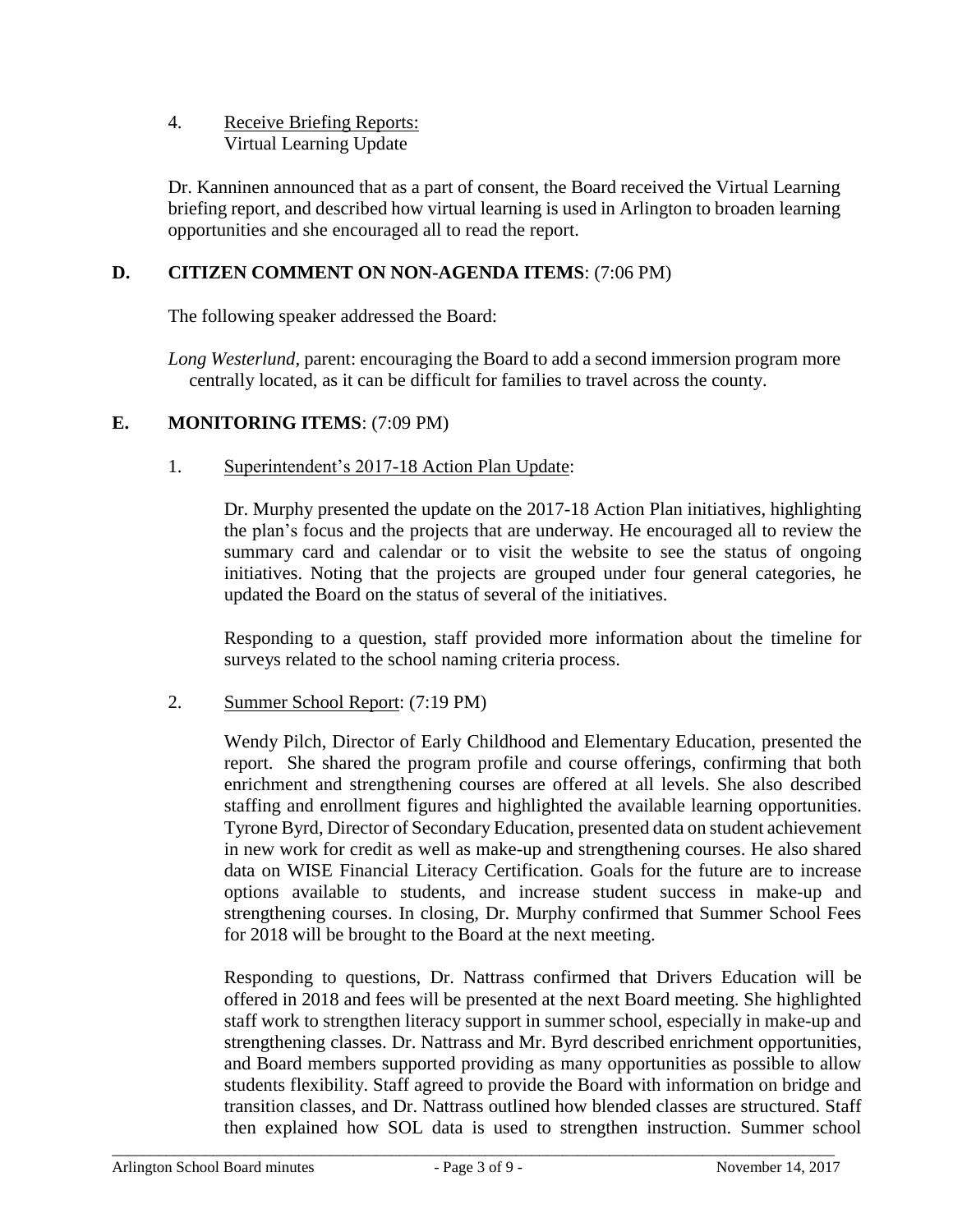staffing was also discussed, and the group briefly reviewed the recent decline in enrollment. Board members recognized that cost can a challenge and encouraged expanding offerings in all schools. The group also briefly discussed the recent decline in make-up and strengthening SOL pass rates. Staff is aware of this concern which appears to be related to the reduction of summer school from six to five weeks, and Dr. Nattrass confirmed staff is working to address this issue. In closing, the Board looked forward to additional conversation and support for Summer School.

### **F. ACTION ITEMS**: (8:09 PM)

#### 1. Education Center Instructional Focus

#### *Ms. Van Doren made the following motion:*

*On June 29, 2017, the School Board approved a motion requiring the Superintendent to make recommendations on options for high school seats at the Education Center, no later than December, 2017.*

*The School Board also moved that the BLPC/PFRC process for the Education Center project would not commence before the School Board had received and acted upon the Superintendent's recommendations.*

*In consideration of staff planning and community engagement that has taken place this fall, and the Superintendent's recommendations regarding the School Board's June 29 motion on options for high school seats, I move that the School Board direct the Superintendent to proceed as follows:*

#### *Program and Instructional Focus*

- *1. Postpone selection of a program and instructional focus for the new seats to be created by adaptive use of the Education Center to June 2019, after completion of the Strategic Plan so that they may be consistent with the Strategic Plan.*
- *2. Building upon previous community engagement, and consistent with the completed Strategic Plan, provide further opportunity for community input prior to the Superintendent's final recommendation for the program and instructional focus of the new high school seats.*
- *3. Provide the following detailed information on the instructional programs being considered; data on current and anticipated student demand for the programs; the number of students to be served; staffing and facility considerations; operating and start-up costs; timing; how the programs would be coordinated with other secondary program options across the County, including those being developed for the Career Center site; and how the programs would align with the completed Strategic Plan.*
- *4. Recommend boundary changes as necessary.*

### *Adaptive Reuse of the Education Center for High School Seats*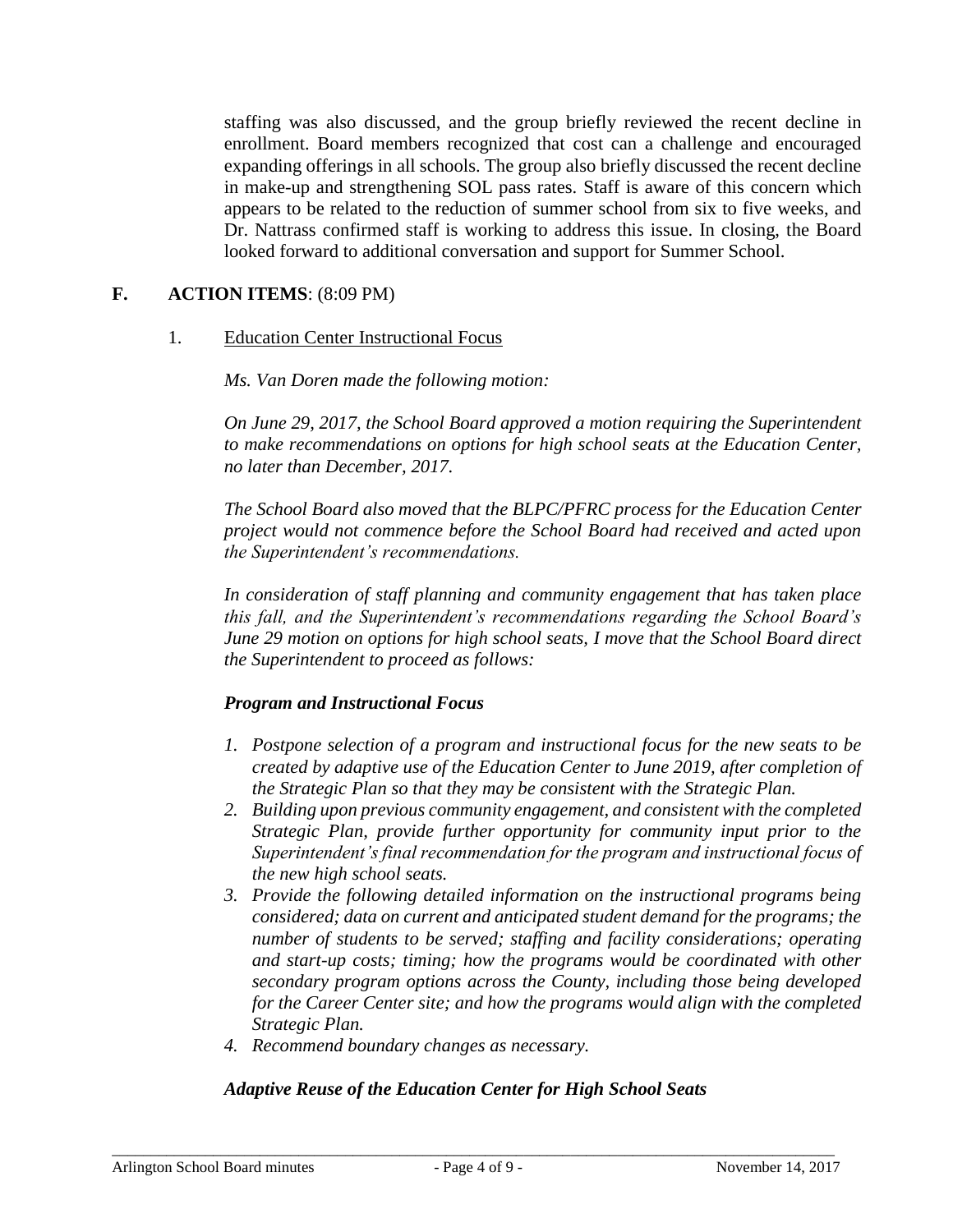- *1. Develop adaptable educational specifications/program of spaces at the Education Center, so that the building may be used for a variety of different high school programs with minimal reconfiguration and cost.*
- *2. Proceed with planning, design and construction prior to selection of the instructional program so that the new seats are completed as soon as possible, and no later than September 2022.*

### *Building Level Planning Committee (BLPC)*

- *1. Recommend stakeholder groups to be represented on, and a charge for, the BLPC by December 2017.*
- *2. Commence the BLPC process by Spring 2018.*

### *BLPC Charge*

- *1. The estimated maximum total project cost shall not exceed the \$25 million funding available as approved by the School Board.*
- *2. The project shall have a capacity of 500 to 600 students.*
- *3. Low, medium and high cost alternatives, all within the \$25 million dollar maximum, shall be developed and presented to the School Board for consideration.*
- *4. Options for common spaces, including physical education, assembly, cafeteria and library spaces, which might also be shared with the community, shall be developed.*
- *5. Requirements for parking and field space shall be developed.*

The motion was seconded by Mr. Lander.

Ms. Talento reiterated the timeline for this project, and Ms. Van Doren appreciated staff work and support through this decision making process.

Dr. Kanninen called for a vote and the motion was adopted in a vote of  $5 - 0$ , with Dr. Kanninen, Mr. Goldstein, Mr. Lander, Ms. Talento and Ms. Van Doren voting affirmatively.

2. Charge to Career Center Working Group: (8:1 5 PM)

Ms. Stengle reviewed minor changes that have been made to the charge responding to feedback from the School and County Boards. The changes include extending the timeline for the work, refining the objectives for transportation and parking, and adjustments to the membership.

*Ms. Talento moved that the School Board approved the Charge to the Career Center Working Group as presented,* seconded by Ms. Van Doren.

Dr. Kanninen called for a vote and the motion was adopted in a vote of  $5 - 0$ , with Dr. Kanninen, Mr. Goldstein, Mr. Lander, Ms. Talento and Ms. Van Doren voting affirmatively.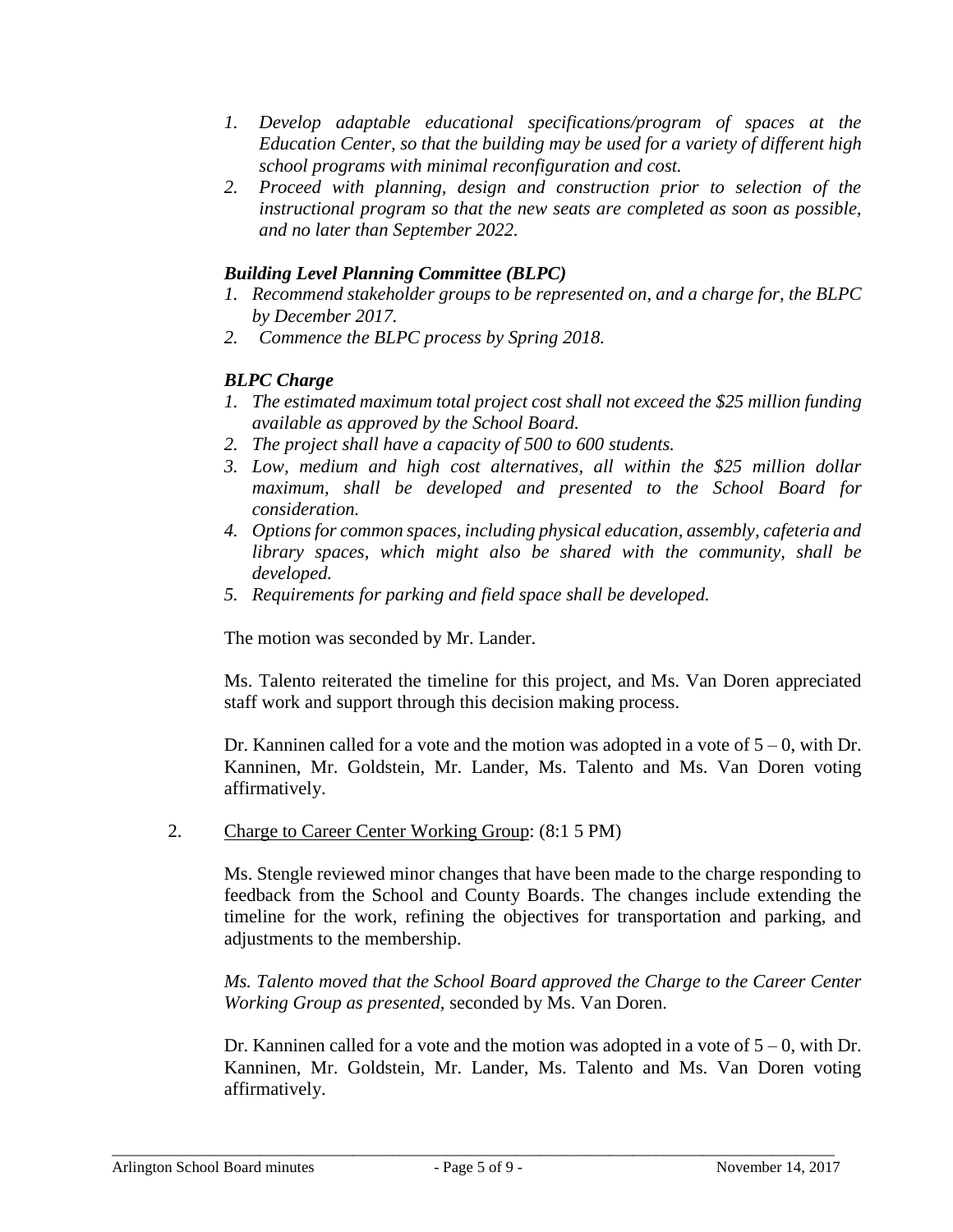Board members appreciated the tremendous amount of work done by both APS and County staff to draft a charge that addresses all needs and interests. Dr. Kanninen thanked Ms. Talento and County Board Vice Chair Katie Cristol, who will serve as liaisons to the working group and have supported these efforts.

### **G. INFORMATION ITEMS**: (8:19 PM)

#### 1. Middle School Boundaries

Dr. Murphy thanked the planning staff and community for their work to develop the recommendations. Dr. Sarah Johnson, Planner, presented the proposed boundaries, providing background information. Summarizing the community engagement process used to develop options, she confirmed that approximately 900 emails and 2000 online forms were received. After describing how community input was used to inform option development, Dr. Johnson outlined the proposed boundaries. She reviewed the number of students to be moved and how the changes support the boundary policy criteria. In closing, she confirmed that staff recommends moving all three grades at once, and reviewed next steps and opportunities for further engagement.

The following speakers addressed the Board, appreciating the recommendation to keep Glebe communities together, and supporting diversity, proximity and alignment:

*Christina Headrick,* Glebe parent *Patricia Stasco*, Glebe parent *Kay Moyer*, Glebe parent *Alexandra Bocian*, Halls Hill/Highview Park Civic Association President *Jessica Buckwalter*, Glebe parent

The following speakers also addressed the Board, opposing moving planning units 24100 and 24111, as a few students would be separated from their classmates and commenting on how difficult this will be for middle school students:

*Dima Hakura*, ASFS parent *Sunjeev Sikand*, ASFS parent *Amy Decker*, ASFS parent

The following speakers also addressed the Board:

- *Gary Singer*, parent: appreciating the strength of all schools, recognizing the core values in this process, and thanking the Board for listening and collaborating with the community. He reiterated that students who can walk to school should.
- *Michael Beer*, parent: asking Board to reconsider the proposed boundaries and make every effort to increase diversity in all schools.

Mr. Lander appreciated the input from community, and affirmed that all APS schools are excellent. Recognizing that some families value diversity most, while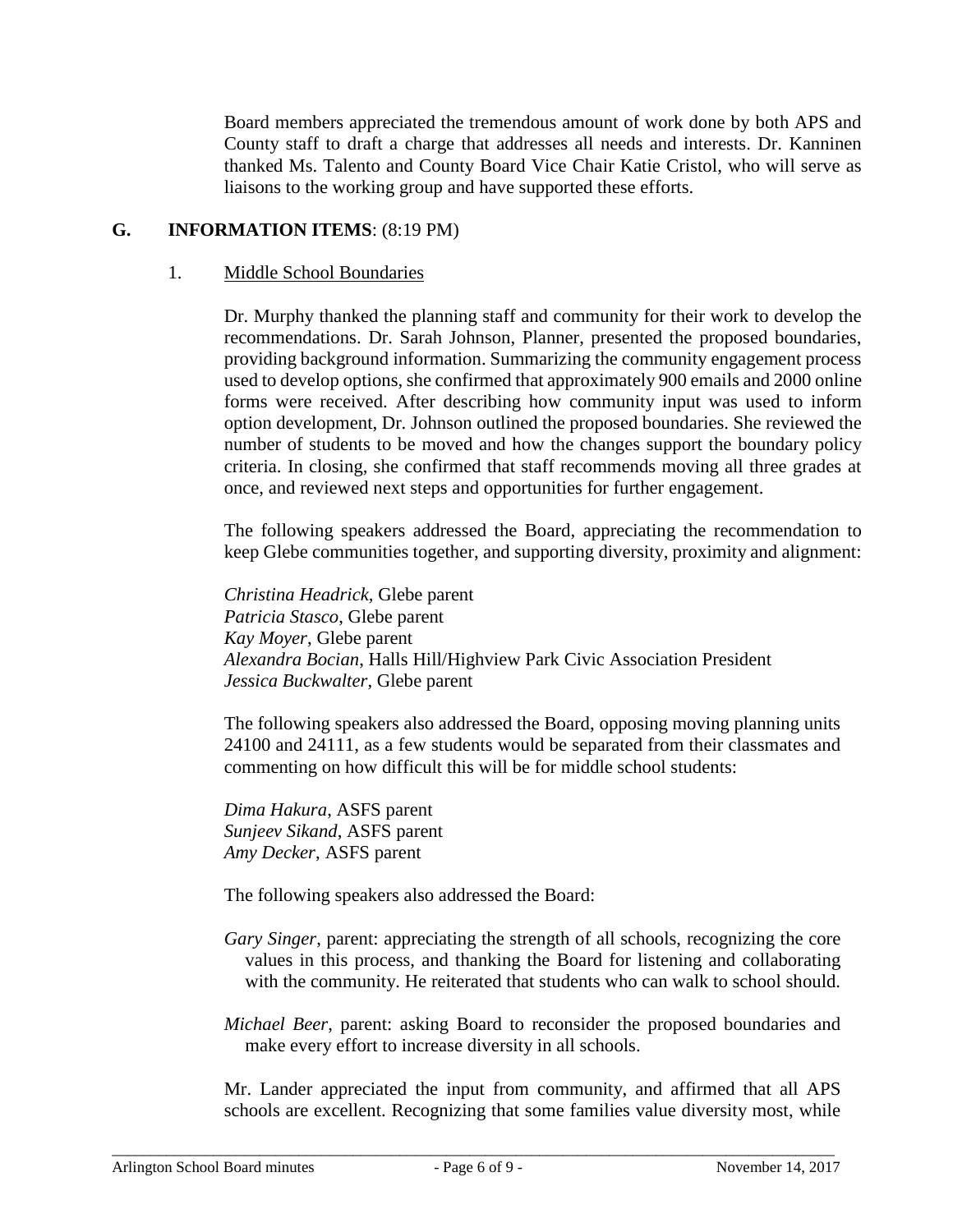others value proximity more, he encouraged families to consider choice options to find the best fit for their children. He asked Dr. Johnson to review the community input received on the boundary policy criteria, and she confirmed that by far all communities expressed the strongest support for proximity. Dr. Murphy reaffirmed that staff is committed to supporting each student, and reiterated that there are many choices throughout the county available to students. Mr. Goldstein acknowledged the different points of view on the Board and in the community. He stressed that a key strength needed to be successful is the ability to collaborate with diverse groups, and confirmed his focus goal is to help students develop this skill. He asked staff how the effect of each option was analyzed. Dr. Johnson reviewed the definitions and aspects that were considered when looking at options, and confirmed that the data used in this analysis is posted on the website.

Ms. Van Doren thanked APS staff for their efforts to engage the community and identify viable options. She recognized the values of alignment and proximity, and asked staff to continue to focus on safety and further explore concerns about three specific neighborhoods. Recognizing some ongoing concerns, Dr. Kanninen reaffirmed the strength of all schools. Responding to the Board, Dr. Johnson stated that two schools will be slightly over capacity with the recommended option. Dr. Kanninen noted that all criteria were considered in this process, and asked if transfers will be available so 8<sup>th</sup> graders can stay at their current school. Dr. Murphy confirmed staff will continue to look at data and consider if transfer opportunities can be offered. In closing, Dr. Kanninen reviewed next steps and encouraged the community to view the Engage webpage.

### 2. Legislative Package: (9:16 PM)

Lilla Wise, Legislative Liaison, presented the draft package, confirming that the newly elected representatives have voiced strong support for public education. She then reviewed specific positions in the package, reiterating APS' support for local control and flexibility, especially in terms of student discipline and control of the school calendar. One new position is support for increasing the at-risk add-on, to provide more funding for students living in poverty. The package also includes support for a state-wide School Health Advisory Board to provide advice to the General Assembly. New graduation requirements are still being reviewed, and Ms. Wise explained that the package includes a clause to delay of implementation of these requirements if needed. In closing, she confirmed that local control of the school calendar continues to be a priority for Arlington.

The group briefly discussed the relationship between the Standards of Accreditation regulations and policies established by local jurisdictions. Noting that some policies have more local relevance, the group confirmed support for local control. In closing, Dr. Kanninen and the Board appreciated Ms. Wise's ongoing efforts.

3. Middle and High School Program of Studies: (9:38 PM)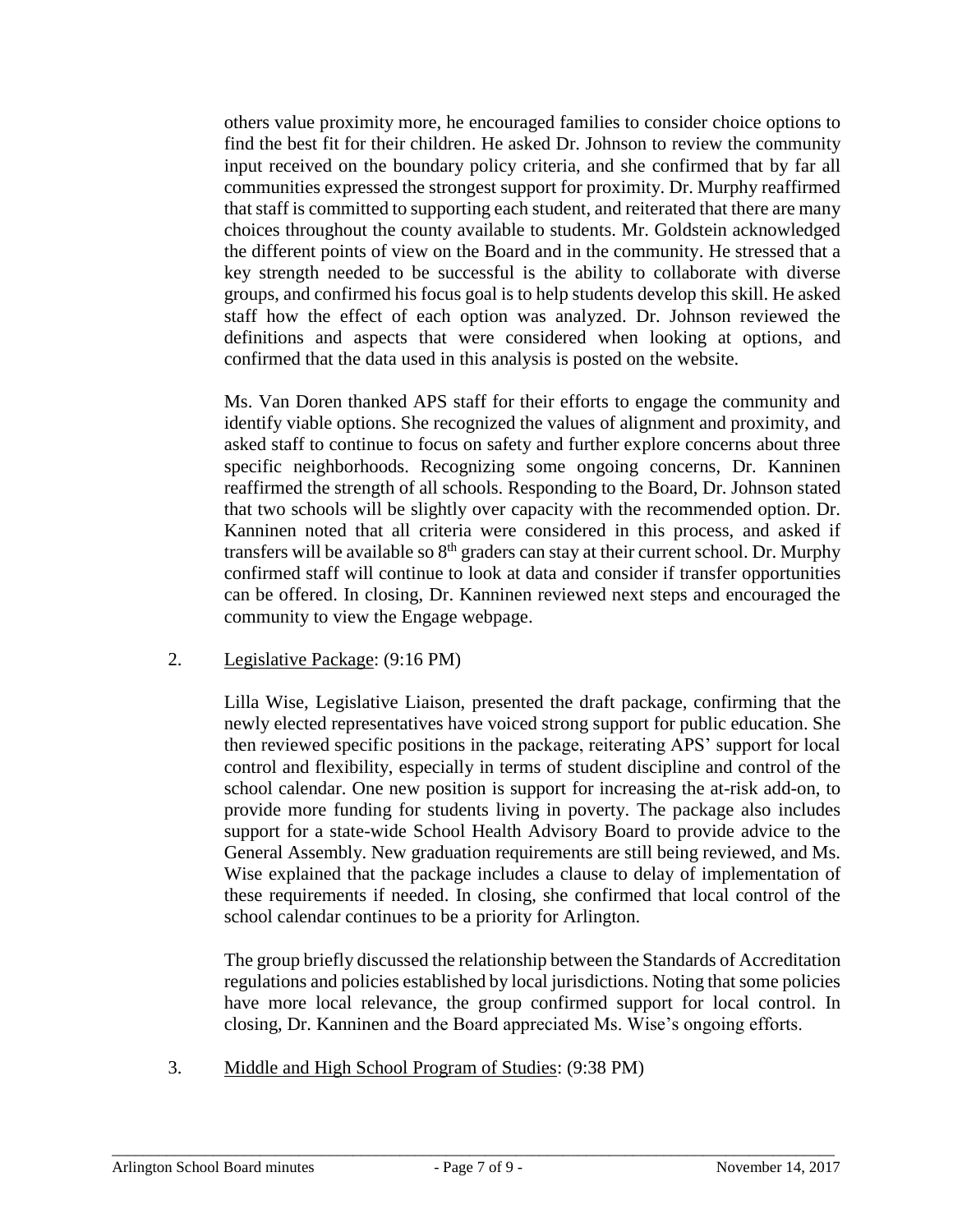Dr. Nattrass and Mr. Byrd presented the proposed changes to the middle school and high school Program of Studies. After reviewing the purpose and goals of the Program of Studies, Mr. Byrd explained the decision making process used by staff to review current offerings and determine needed changes. He then reviewed additions and deletions, explaining the programs that will be enhanced by the changes, and the rationale for the proposed revisions.

The following speakers addressed the Board asking that more vigor and intensified offerings be added to the Program of Studies in all core areas for middle school students. Speakers supported recommendations in the Gifted Program evaluation:

### *Elaine Maag,* Co-Chair, Gifted Advisory Committee *Dan Corcoran,* Co-Chair, Gifted Advisory Committee

The group discussed providing more challenging instruction to gifted students. Staff confirmed that courses offered differ based on the school's instructional approach, and information on all offerings is available in the Program of Studies. Confirming the overall goal of challenging all students, Dr. Nattrass recognized the strengths and challenges of cluster grouping and differentiation in the classroom, and described efforts to strengthen differentiation. The group also discussed the variation in courses available at each school, and Board members asked for more consistency across the division. Dr. Nattrass explained how course additions have been made in the past and agreed to explore ways to ensure that all schools provide similar opportunities to strengthen consistency. Dr. Murphy stressed the importance of developing a curriculum and identifying student interest before adding new courses, and he agreed to provide a timeline for this process.

Responding to questions, staff agreed to add information to the Program of Studies to indicate where courses are being offered. Mr. Byrd confirmed that American Sign Language (ASL) is being offered as a pilot at Jefferson Middle School, and Board supported providing ASL at all middle schools as well as at Arlington Tech. The group further discussed strengthening the delivery of gifted services, especially at the middle school. Dr. Nattrass described the current model in APS, confirming efforts to provide appropriate instruction to gifted students. She also commented on how effectiveness of instruction will be measured. Also briefly discussed was the relationship between tracking and the availability of intensified instruction. Mr. Lander stressed the need to ensure that all students' needs are addressed.

Board members appreciated the vigorous discussion and the staff focus on providing a broad range of opportunities and ensuring that the offerings are strong and effective. Responding to a question, Dr. Nattrass briefly described new courses that support English Language Learners and students with special needs. Dr. Kanninen appreciated the discussion, and noted that the recommendations in Program of Studies are budget neutral. She acknowledged efforts to expand projectbased and interdisciplinary learning, which strengthen the instructional program.

4. Gunston Supplementary Heating Work and Controls: (10:32 PM)